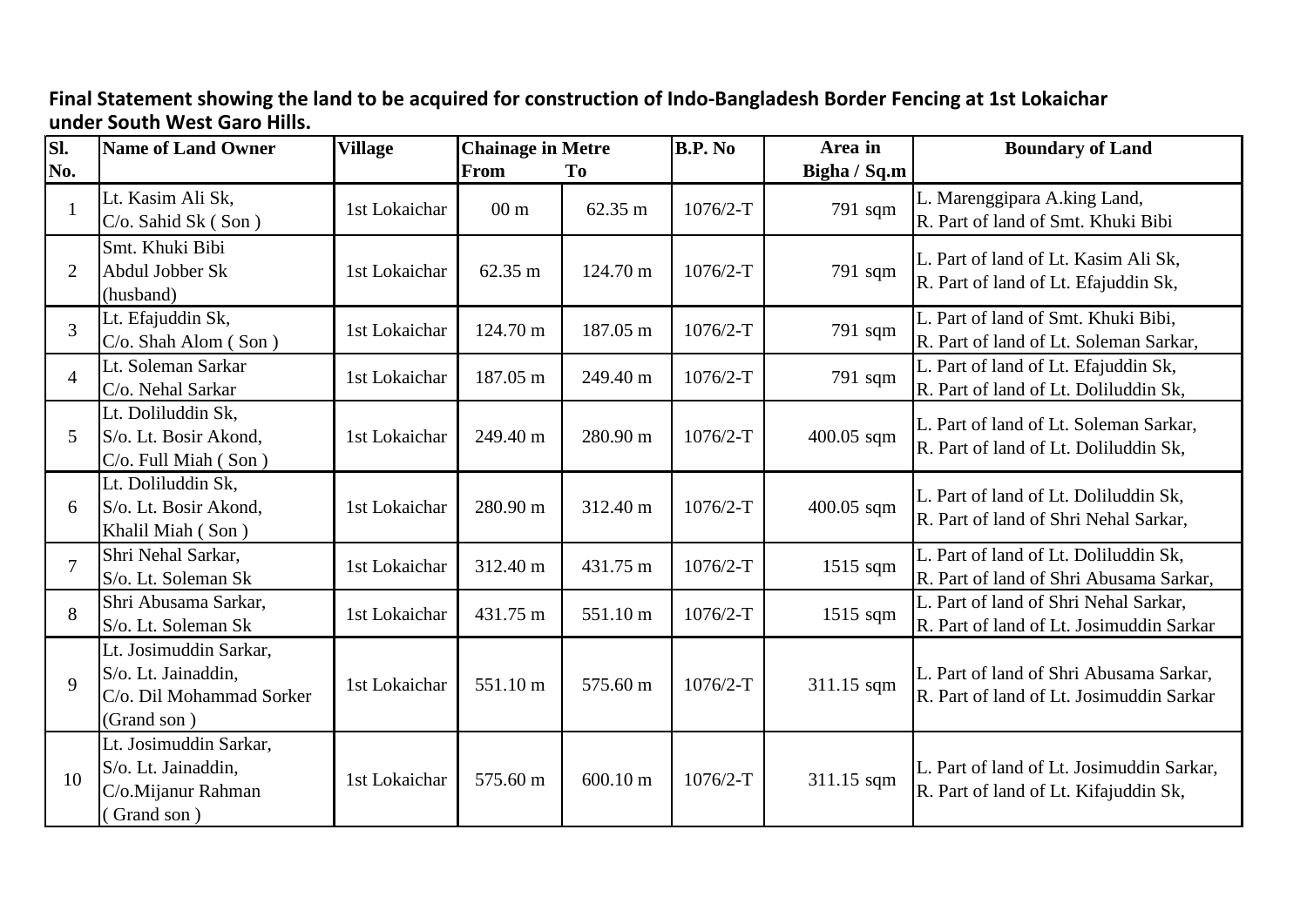| <sup>11</sup> | Lt. Kifajuddin Sk,<br>S/o. Lt. Tomijuddin Sarkar,<br>C/o. Almash Sarkar (Son)         | 1st Lokaichar | $600.10 \text{ m}$ | 692 m    | $1076/6-S$ | 1167.13 sqm | L. Part of land of Lt. Josimuddin Sarkar,<br>R. Part of land of Lt. Kifajuddin Sk, |
|---------------|---------------------------------------------------------------------------------------|---------------|--------------------|----------|------------|-------------|------------------------------------------------------------------------------------|
| 12            | Lt. Kifajuddin Sk,<br>S/o. Lt. Tomijuddin Sarkar,<br>C/o. Asraful Alom (Son)          | 1st Lokaichar | 692 m              | 783.90 m | $1076/6-S$ | 1167.13 sqm | L. Part of land of Lt. Kifajuddin Sk,<br>R. Part of land of Lt. Suleman Sarkar,    |
| 13            | Lt. Suleman Sarkar,<br>S/o. Lt. Tomijuddin Sarkar,<br>C/o. Nehal Sarkar (Son)         | 1st Lokaichar | 783.90 m           | 799.90 m | $1076/6-S$ | 203.2 sqm   | L. Part of land of Lt. Kifajuddin Sk,<br>R. Part of land of Shri Soid Jamal,       |
| 14            | Shri Soid Jamal,<br>S/o. Lt. Tomijuddin Sarkar                                        | 1st Lokaichar | 799.90 m           | 815.90 m | $1076/6-S$ | 203.2 sqm   | L. Part of land of Lt. Soleman Sarkar,<br>R. Part of land of Shri Sohidor Rehman,  |
| 15            | Shri Sohidor Rehman,<br>S/o. Lt. Tomijuddin Sarkar                                    | 1st Lokaichar | 815.90 m           | 831.90 m | $1076/6-S$ | 203.2 sqm   | L. Part of land of Shri Soid Jamal,<br>R. Part of land of Smt. Sahiron Nisa Bibi   |
| 16            | Smt. Sahiron Nisa Bibi,<br>D/o. Lt. Nabas Sk,<br>W/o. Efajuddin<br>Shah Alom (Son)    | 1st Lokaichar | 831.90 m           | 871.90 m | $1076/6-S$ | $508$ sqm   | L. Part of land of Shri Sohidor Rehman<br>R. Part of land of Lt. Soleman Sarkar    |
| 17            | Lt. Soleman Sarkar,<br>S/o. Lt. Tomijuddin Sarkar,<br>C/o. Nehal Sarkar               | 1st Lokaichar | 871.90 m           | 880.90 m | $1076/7-S$ | 114.3 sqm   | L. Part of land of Smt. Sahiron Nisa Bibi<br>R. Part of land of Shri Soid Jamal    |
| 18            | Shri Soid Jamal,<br>S/o. Lt. Tomijuddin Sarkar                                        | 1st Lokaichar | 880.90 m           | 889.90 m | $1076/7-S$ | 114.3 sqm   | L. Part of land of Lt. Soleman Sarkar,<br>R. Part of land of Shri Sohidor Rehman,  |
| 19            | Shri Sohidor Rehman,<br>S/o. Lt. Tomijuddin Sarkar                                    | 1st Lokaichar | 889.90 m           | 898.90 m | $1076/7-S$ | 114.3 sqm   | L. Part of land of Shri Soid Jamal,<br>R. Part of land of Shri Sohidor Rehman,     |
| 20            | Shri Sohidor Rehman Sarkar,<br>S/o. Lt. Tomijuddin Sarkar,<br>C/o. Nehal Sarkar (Son) | 1st Lokaichar | 898.90 m           | 924.40 m | 1077 M.P   | 354.45 sqm  | L. Part of land of Shri Sohidor Rehman<br>R. Part of land of Shri Sohidor Rehman,  |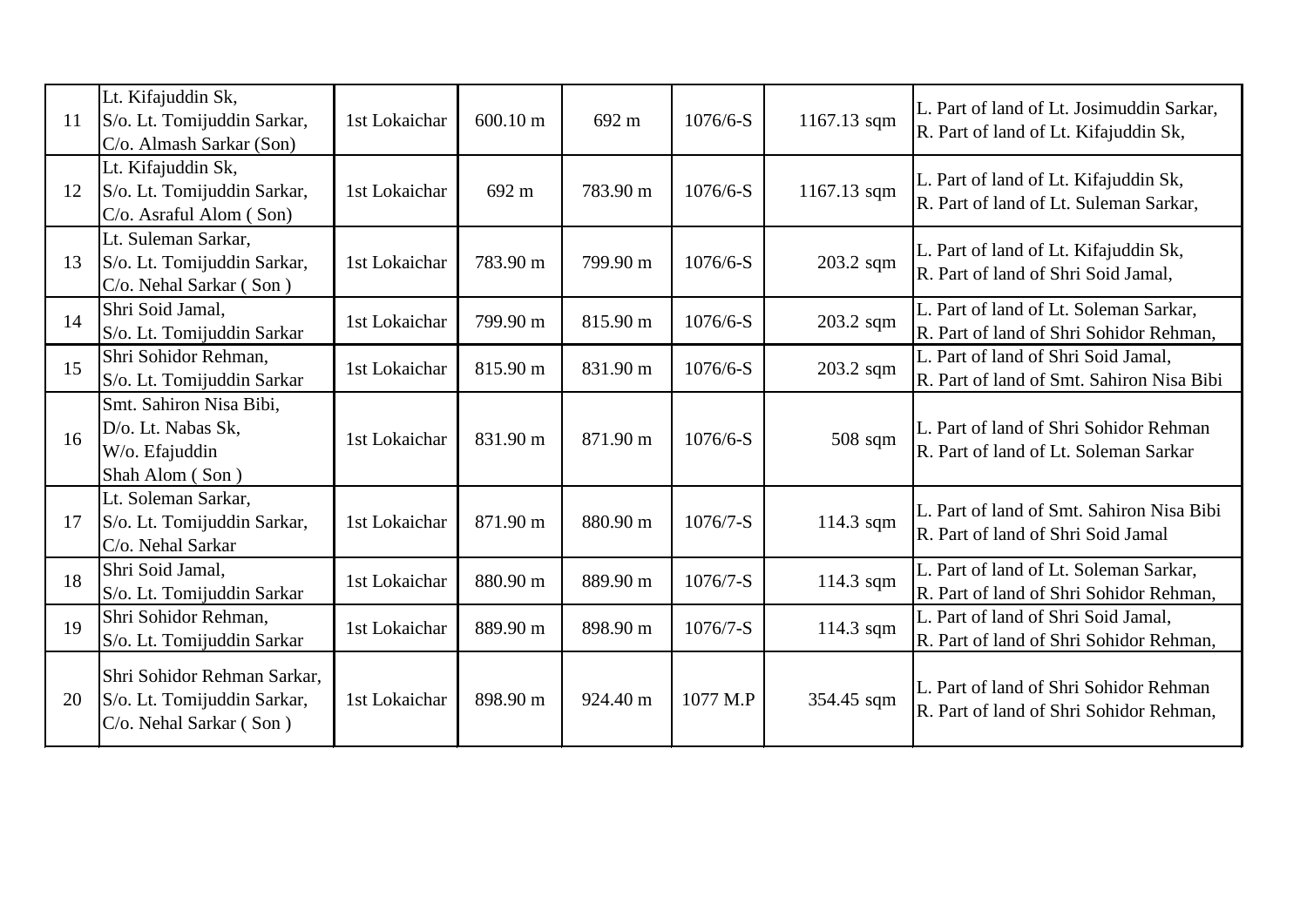| 21 | Shri Sohidor Rehman Sarkar,<br>S/o. Lt. Tomijuddin Sarkar,<br>C/o. Mridul Miah (Grand Son | 1st Lokaichar | 924.40 m  | 949.90 m            | 1077 M.P | 354.45 sqm  | L. Part of land of Shri Sohidor Rehman<br>Sarkar<br>R. Part of land of Smt. Akima Khatun      |
|----|-------------------------------------------------------------------------------------------|---------------|-----------|---------------------|----------|-------------|-----------------------------------------------------------------------------------------------|
| 22 | Smt. Akima Khatun,<br>D/o. Lt. Asmad Sk,<br>W/o. Kifajuddin<br>Almash Sarkar              | 1st Lokaichar | 949.90 m  | 980.40 m            | 1077 M.P | 423.95 sqm  | L. Part of land of Shri Sohidor Rehman<br>Sarkar<br>R. Part of land of Smt. Akima Khatun      |
| 23 | Smt. Akima Khatun,<br>D/o. Lt. Asmad Sk,<br>Ashraful Alom (Son)                           | 1st Lokaichar | 980.40 m  | $1010.90 \text{ m}$ | 1077 M.P | 423.95 sqm  | L. Part of land of Smt. Akima Khatun<br>R. Part of land of Lt. Joinal Sk,                     |
| 24 | Lt. Joinal Sk,<br>S/o. Lt. Soijuddin,<br>C/o. Shri Rofikul Miah<br>$Son$ )                | 1st Lokaichar | 1010.90 m | 1028.10 m           | 1077 M.P | 239.08 sqm  | L. Part of land of Smt. Akima Khatun<br>R. Part of land of Lt. Joinal Sk,                     |
| 25 | Lt. Joinal Sk,<br>S/o. Lt. Soijuddin,<br>C/o. Shri Abdul Rahman<br>(Son)                  | 1st Lokaichar | 1028.10 m | 1045.30 m           | 1077 M.P | 239.08 sqm  | L. Part of land of Lt. Joinal Sk,<br>R. Part of land of Lt. Joinal Sk,                        |
| 26 | Lt. Joinal Sk,<br>S/o. Lt. Soijuddin,<br>C/o. Shri Gulzar Miah<br>$\sin$ )                | 1st Lokaichar | 1045.30 m | 1062.50 m           | 1077 M.P | 239.08 sqm  | L. Part of land of Lt. Joinal Sk,<br>R. Part of land of Lt. Sonai Bewa,                       |
| 27 | Shri Abdul Motleb Sarkar,<br>S/o. Lt. Josomaddin                                          | 1st Lokaichar | 1062.50 m | 1070.50 m           | 1077 M.P | $111.2$ sqm | L. Part of land of Lt. Joinal Sk,<br>R. Part of land of Lt. Dilmahamad                        |
| 28 | Shri Dil Mohamad Sarker,<br>S/o. Lt. Abdul Sattar                                         | 1st Lokaichar | 1070.50 m | 1078.50 m           | 1077 M.P | $111.2$ sqm | L. Part of land of Shri Abdul Motleb<br>Sarkar,<br>R. Part of land of Shri Nur Hussain Sarkar |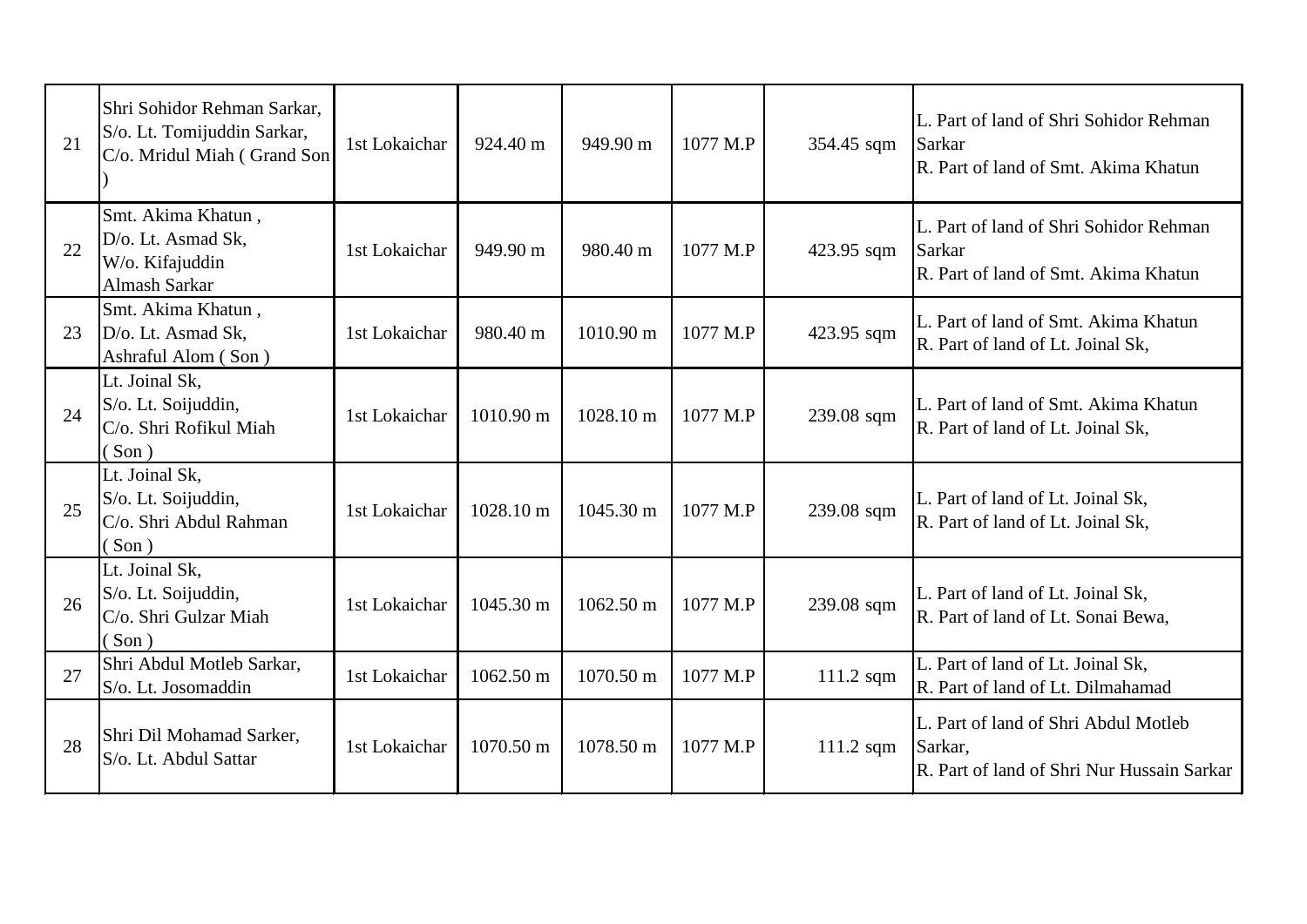| 29 | Shri Nur Hussain Sarkar,<br>S/o. Lt. Josomaddin,<br>Emdadul Sarkar (Son)           | 1st Lokaichar | 1078.50 m | 1086.50 m           | 1077 M.P   | $111.2$ sqm  | L. Part of land of Shri Dilmahamad Sarkar<br>R. Part of land of Shri Nuruz zaman Sarkar        |
|----|------------------------------------------------------------------------------------|---------------|-----------|---------------------|------------|--------------|------------------------------------------------------------------------------------------------|
| 30 | Shri Nuruzzaman Sarkar,<br>S/o. Josomaddin                                         | 1st Lokaichar | 1086.50 m | 1094.50 m           | $1077/1-S$ | $111.2$ sqm  | L. Part of land of Shri Nur Hussain Sarkar<br>R. Part of land of Shri Abul Hussain<br>Sarkar   |
| 31 | Shri Abul Hussain Sarkar,<br>S/o. Lt. Josomaddin                                   | 1st Lokaichar | 1094.50 m | 1102.50 m           | $1077/1-S$ | $111.2$ sqm  | L. Part of land of Shri Nuruzzaman Sarkar<br>R. Part of land of Shri Sakowat Hussain<br>Sarkar |
| 32 | Shri Sakowat Hussain Sarkar,<br>S/o. Lt. Josomaddin                                | 1st Lokaichar | 1102.50 m | 1110.50 m           | $1077/1-S$ | 111.2 sqm    | L. Part of land of Shri Abul Hussain Sarkar<br>R. Part of land of Shri Nuruzzaman Sarkar       |
| 33 | Shri Nuruzzaman Sarkar,<br>S/o. Joshimuddin Sarkar                                 | 1st Lokaichar | 1110.50 m | $1120.30 \text{ m}$ | $1077/1-S$ | $136.22$ sqm | L. Part of land of Shri Sakowat Hussain<br>Sarkar<br>R. Part of land of Smt. Dulema Bewa       |
| 34 | Smt. Dulema Bewa,<br>D/o. Lt. Johuruluddin Kaji,<br>Dil Mohammad Sarker<br>$Son$ ) | 1st Lokaichar | 1120.30 m | 1130.10 m           | $1077/1-S$ | $136.22$ sqm | L. Part of land of Shri Nuruzzaman Sarkar<br>R. Part of land of Shri Abdul Motleb<br>Sarkar    |
| 35 | Shri Abdul Motleb Sarkar,<br>S/o. Lt. Johuruddin Kaji                              | 1st Lokaichar | 1130.10 m | 1139.90 m           | $1077/1-S$ | $136.22$ sqm | L. Part of land of Smt. Dulema Bewa<br>R. Part of land of Shri Abul Hussain<br>Sarkar          |
| 36 | Shri Abul Hussain Sarkar,<br>S/o. Lt. Johomaddin                                   | 1st Lokaichar | 1139.90 m | 1149.70 m           | $1077/1-S$ | 136.22 sqm   | L. Part of land of Shri Abdul Motleb<br>Sarkar<br>R. Part of land of Smt. Sahira Bibi          |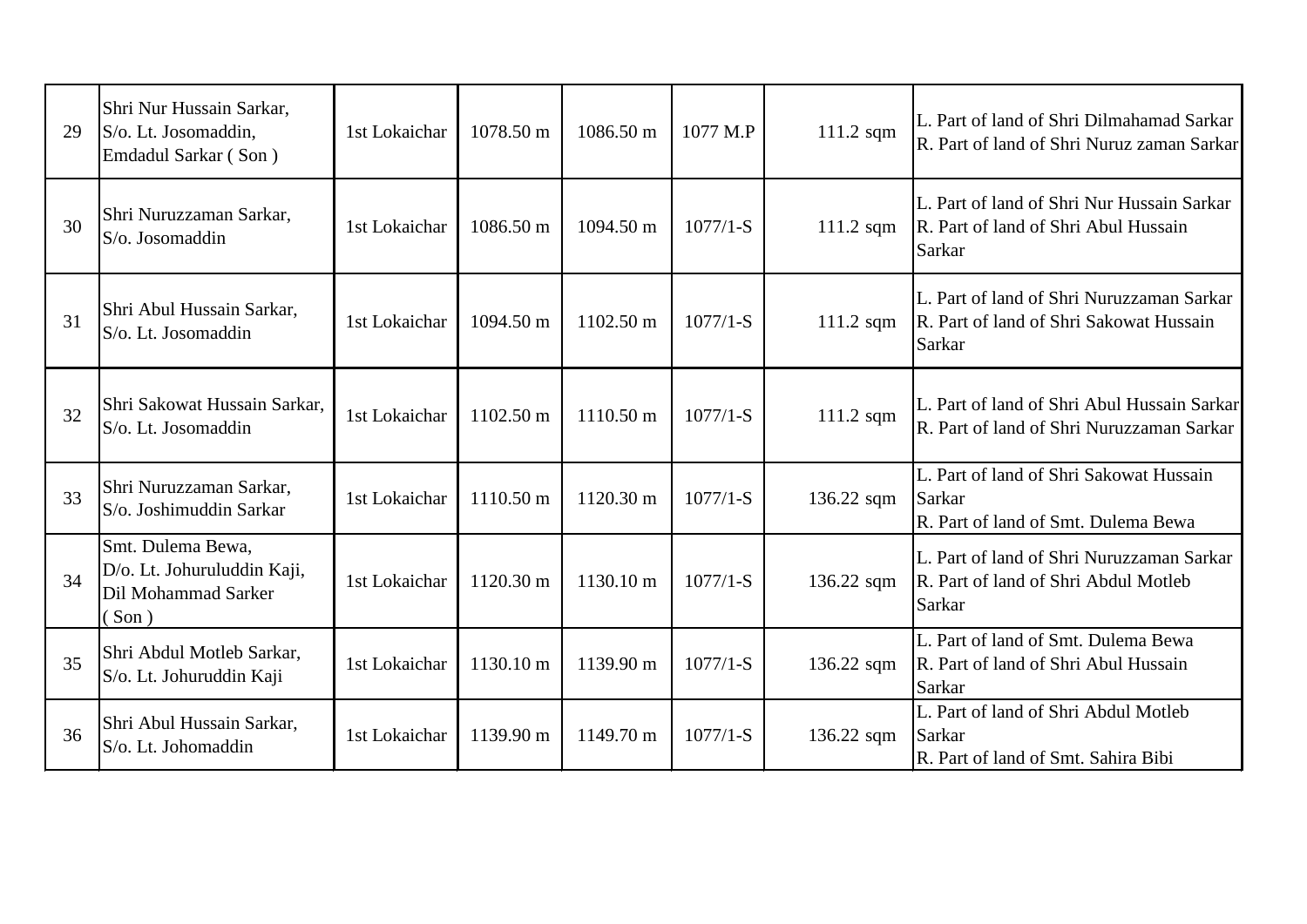| 37 | Smt. Sahira Bibi,<br>D/o. Lt. Noba Sk,<br>W/o. Lt. Efajuddin<br>Shah Alom (Son)                        | 1st Lokaichar | 1149.70 m    | $1164.70 \text{ m}$ | $1077/1-S$ | 208.5 sqm       | L. Part of land of Shri Abul Hussain Sarkar<br>R. Part of land of Lt. Kasem Ali    |
|----|--------------------------------------------------------------------------------------------------------|---------------|--------------|---------------------|------------|-----------------|------------------------------------------------------------------------------------|
| 38 | Lt. Kasem Ali,<br>S/o. Lt. Topaulla Sk,<br>(1) Shri Sahid Sk (Son)<br>(2) Shri Gurlop Miah<br>$\sin$ ) | 1st Lokaichar | 1164.70 m    | 1191.70m            | $1077/1-S$ | 375.3 sqm       | L. Part of land of Smt. Sahira Bibi<br>R. Part of land of Lt. Mukbal Hussain       |
| 39 | Lt. Mukbal Hussain,<br>S/o. Lt. Bonejuddin,<br>C/o. Suzzat Miah                                        | 1st Lokaichar | 1191.70m     | 1200.70m            | $1077/1-S$ | 125.1 sqm       | L. Part of land of Lt. Kasem Ali<br>R. Part of land of Lt. Mofajol Haque           |
| 40 | Lt. Mofajol Haque,<br>S/o. Lt. Bonejuddin,<br>C/o. Suzzat Miah                                         | 1st Lokaichar | 1200.70m     | 1209.70 m           | $1077/1-S$ | $125.1$ sqm     | L. Part of land of Lt. Miukbal Hussain<br>R. Part of land of Abdul Jobbar          |
| 41 | Shri Abdul Jobbar,<br>S/o. Lt. Fakiruddin                                                              | 1st Lokaichar | 1209.70 m    | 1218.70 m           | $1077/1-S$ | $125.1$ sqm     | L. Part of land of Lt. Mofajol Haque,<br>R. Part of land of Lt. Efajuddin Sk,      |
| 42 | Lt. Efajuddin Sk,<br>S/o. Lt. Manulla<br>$C/O$ . Shah Alom $(Son)$                                     | 1st Lokaichar | 1218.70 m    | 1248.70 m           | $1077/1-S$ | $417$ sqm       | L. Part of land of Shri Abdul Jobbar,<br>R. Part of land of Lt. Md. Abdul Hussain, |
| 43 | Lt. Md. Abdul Hussain,<br>S/o. Lt. Niamat,<br>$C/O$ . Saidur Islam (Son)                               | 1st Lokaichar | 1248.70 m    | 1294.30 m           | $1077/1-S$ | 633.84 sqm      | L. Part of land of Lt. Efajuddin Sk,<br>R. Part of land of 2nd Lokaichar,          |
|    |                                                                                                        |               | <b>Total</b> | 1294.30 m           |            | 16907.22<br>Sqm |                                                                                    |

Deputy Commissioner South West Garo Hills, Ampati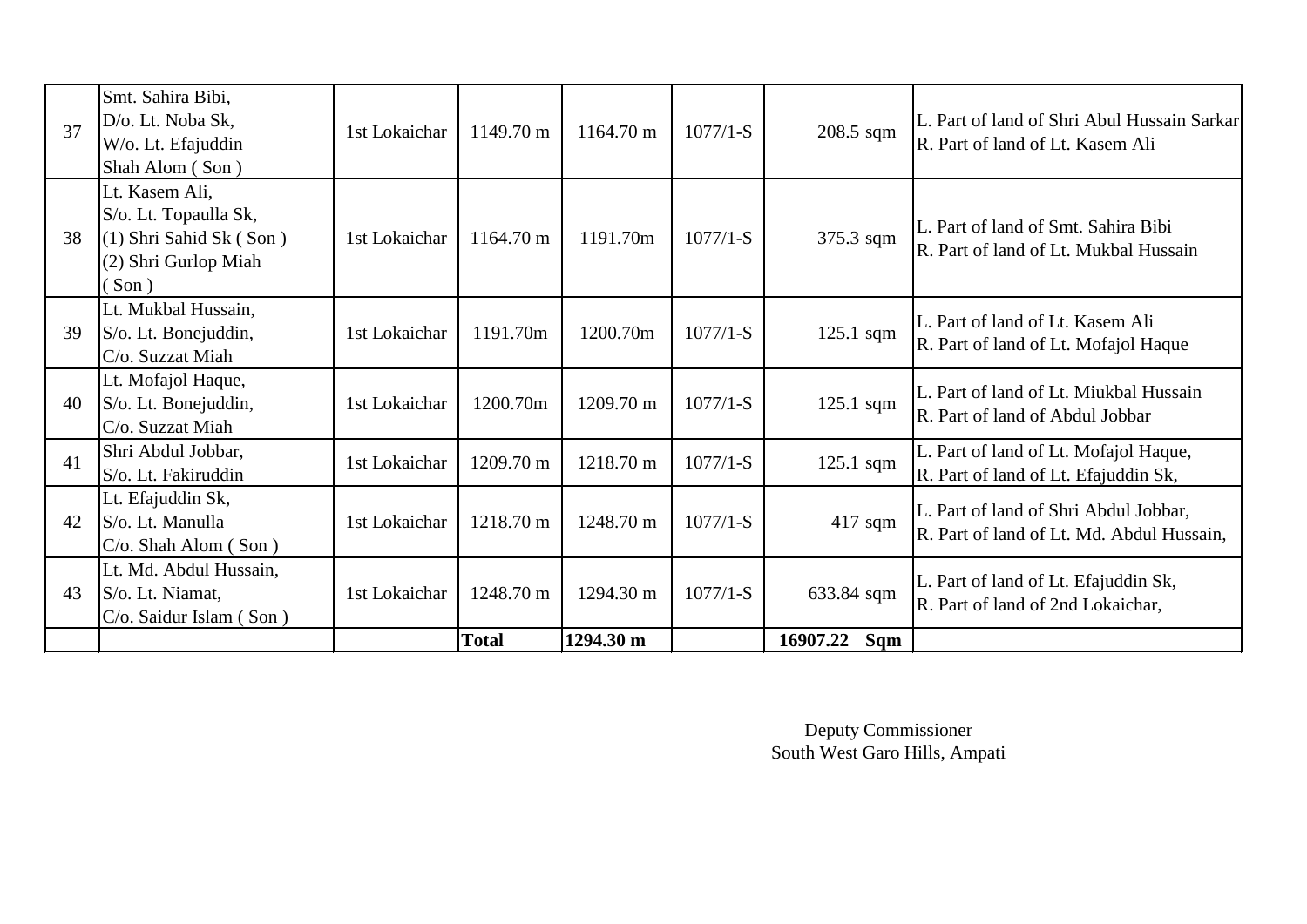**Final Statement showing the land to be acquired for construction of Indo-Bangladesh Border Fencing at 2nd Lokaichar under South West Garo Hills.**

| SI.            | <b>Name of Land Owner</b>                                                                 | <b>Village</b> | <b>Chainage in Metre</b> |                   | <b>B.P. No</b> | Area in         | <b>Boundary of Land</b>                                                                       |
|----------------|-------------------------------------------------------------------------------------------|----------------|--------------------------|-------------------|----------------|-----------------|-----------------------------------------------------------------------------------------------|
| No.            |                                                                                           |                | From                     | To                |                | Bigha /<br>Sq.m |                                                                                               |
| $\mathbf{1}$   | Smt. Sahiron Hajani,<br>D/o. Lt. Nubu Sk,<br>W/o. Efajuddin Haji,<br>C/o. Shah Alom (Son) | 2nd Lokaichar  | 00 <sub>m</sub>          | $20.40 \text{ m}$ | $1077/2-S$     | 283.56 Sq.m     | L. 1st Lokaichar<br>R. Part of land of Lt. Abdul Mannan<br><b>Sarkar</b>                      |
| $\overline{2}$ | Lt. Abdul Mannan Sarkar,<br>S/o. Lt. Subaulla,<br>C/o. Shaju Miah (Son)                   | 2nd Lokaichar  | $20.40 \text{ m}$        | 30.15 m           | $1077/2-S$     | 135 Sq.m        | L. Part of land of Smt. Sahiron Hajani<br>R. Part of land of Shri Rajim Miah                  |
| 3              | Shri Rajim Miah,<br>S/o. Lt. Abdul Mannan Sarkar                                          | 2nd Lokaichar  | $30.15 \text{ m}$        | 39.90 m           | $1077/2-S$     | 135 Sq.m        | L. Part of land of Lt. Abdul Mannan<br>Sarkar<br>R. Part of land of Shri Arman Ahammed        |
| $\overline{4}$ | Shri Arman Ahammed,<br>S/o. Lt. Abdul Mannan Sarkar                                       | 2nd Lokaichar  | 39.90 m                  | 49.65 m           | $1077/2-S$     | 135 Sq.m        | L. Part of land of Shri Rajim Miah<br>R. Part of land of Shri Arshad Alom                     |
| 5              | Shri Arshad Alom,<br>S/o. Lt. Abdul Mannan Sarkar                                         | 2nd Lokaichar  | 49.65 m                  | 59.40 m           | $1077/2-S$     | 135 Sq.m        | L. Part of land of Shri Arman Ahammed<br>R. Part of land of Smt. Khuki Khatun                 |
| 6              | Smt. Khuki Khatun,<br>D/o. Lt. Tupaulla Sk,<br>W/o. Jubbar Sk,                            | 2nd Lokaichar  | 59.40 m                  | 71.40 m           | $1077/2-S$     | 166.8 Sq.m      | L. Part of land of Shri Arshad Alom<br>R. Part of land of Lt. Mofijol Haque                   |
| $\overline{7}$ | Lt. Mofijol Haque,<br>S/o. Lt. Kalu Sk,<br>C/o. Amirul Haque (Son)                        | 2nd Lokaichar  | 71.40 m                  | 125.90 m          | $1077/2-S$     | 757.55 Sq.m     | L. Part of land of Smt. Khuki Khatun,<br>R. Part of land of Lt. Abdul Mannan<br><b>Sarkar</b> |
| 8              | Lt. Abdul Mannan Sarkar,<br>S/o. Lt. Subaulla,<br>C/o. Shaju Miah (Son)                   | 2nd Lokaichar  | 125.90 m                 | 132.90 m          | $1077/2-S$     | 97.3 Sq.m       | L. Part of land of Lt. Mofijol Haque<br>R. Part of land of Shri Rajim Miah                    |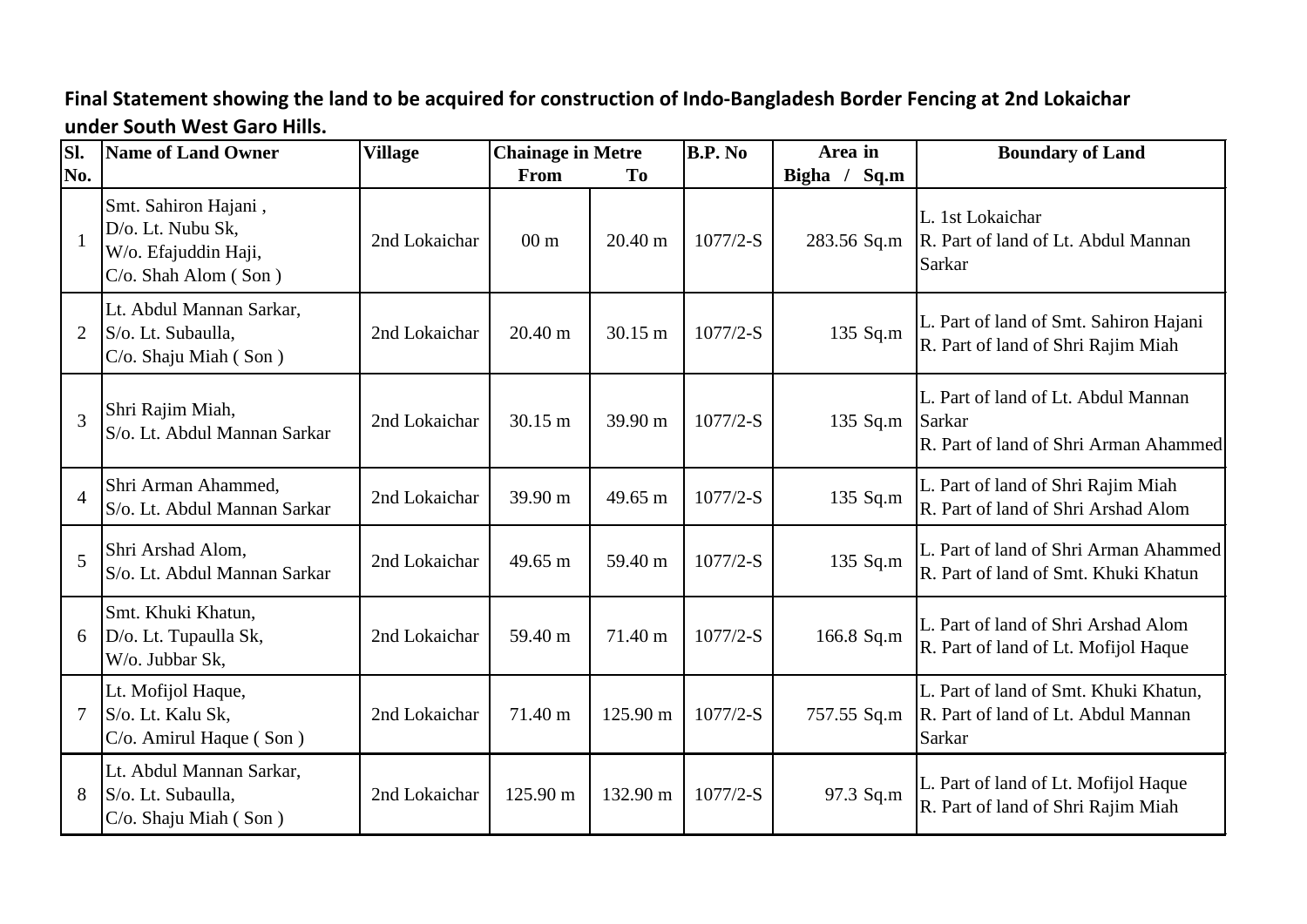| $\mathbf{Q}$ | Shri Rajim Miah,<br>S/o. Lt. Abdul Mannan Sarkar                                              | 2nd Lokaichar | 132.90 m | 139.90 m | $1077/2-S$ | 97.3 Sq.m  | L. Part of land of Shri Abdul Mannan<br>Sarkar,<br>R. Part of land of Shri Arman Ahammed |
|--------------|-----------------------------------------------------------------------------------------------|---------------|----------|----------|------------|------------|------------------------------------------------------------------------------------------|
| 10           | Shri Arman Ahammed,<br>S/o. Lt. Abdul Mannan Sarkar                                           | 2nd Lokaichar | 139.90 m | 146.90 m | $1077/2-S$ | 97.3 Sq.m  | L. Part of land of Shri Rajim Miah<br>R. Part of land of Shri Arshad Alom                |
| 11           | Shri Arshad Alom,<br>S/o. Lt. Abdul Mannan Sarkar                                             | 2nd Lokaichar | 146.90 m | 153.90 m | $1077/2-S$ | 97.3 Sq.m  | L. Part of land of Shri Arman Ahammed<br>R. Part of land of Smt. Sahiron Bibi            |
| 12           | Smt. Sahiron Bibi,<br>D/o. Lt. Nobu Sk,<br>W/o. Haji Efajuddin Sk,<br>$C/O$ . Shah Alom (Son) | 2nd Lokaichar | 153.90 m | 192.90 m | $1077/2-S$ | 542.1 Sq.m | L. Part of land of Shri Arshad Alom<br>R. Part of land of Lt. Mukbul Hussain             |
|              | Lt. Mukbul Hussain,<br>13 $S/\omega$ . Bonijuddin,<br>C/o. Suzzat Miah (son)                  | 2nd Lokaichar | 192.90 m | 207.90 m | $1077/2-S$ | 208.5 Sq.m | L. Part of land of Smt. Sahiron Bibi<br>R. Part of land of Lt. Abdul Hussain             |
|              | Lt. Abdul Hussain,<br>14 $\vert$ S/o. Lt. Miahmat,<br>C/o. Saidur Islam (Son)                 | 2nd Lokaichar | 207.90 m | 242.90 m | $1077/2-S$ | 486.5 Sq.m | L. Part of land of Lt. Mukbul Hussain<br>R. Part of land of Lt. Doliluddin Sk,           |
| 15           | Lt. Doliluddin Sk,<br>S/o. Lt. Basir,<br>C/o. Full Miah                                       | 2nd Lokaichar | 242.90 m | 252.90 m | $1077/2-S$ | 139 Sq.m   | L. Part of land of Lt. Abdul Hussain<br>R. Part of land of Shri Fosuruddin Sk            |
| 16           | Shri Fosuruddin Sk,<br>S/o. Lt. Kismat                                                        | 2nd Lokaichar | 252.90 m | 262.90 m | $1077/2-S$ | 139 Sq.m   | L. Part of land of Lt. Doliluddin Sk<br>R. Part of land of Shri Efajuddin Sk             |
| 17           | Lt. Efajuddin Sk,<br>S/o. Lt. Manulla Sk,<br>$C/O$ . Shah Alom                                | 2nd Lokaichar | 262.90 m | 272.90 m | $1077/2-S$ | 139 Sq.m   | L. Part of land of Shri Fosuruddin Sk<br>R. Part of land of Lt. Efajuddin Sk             |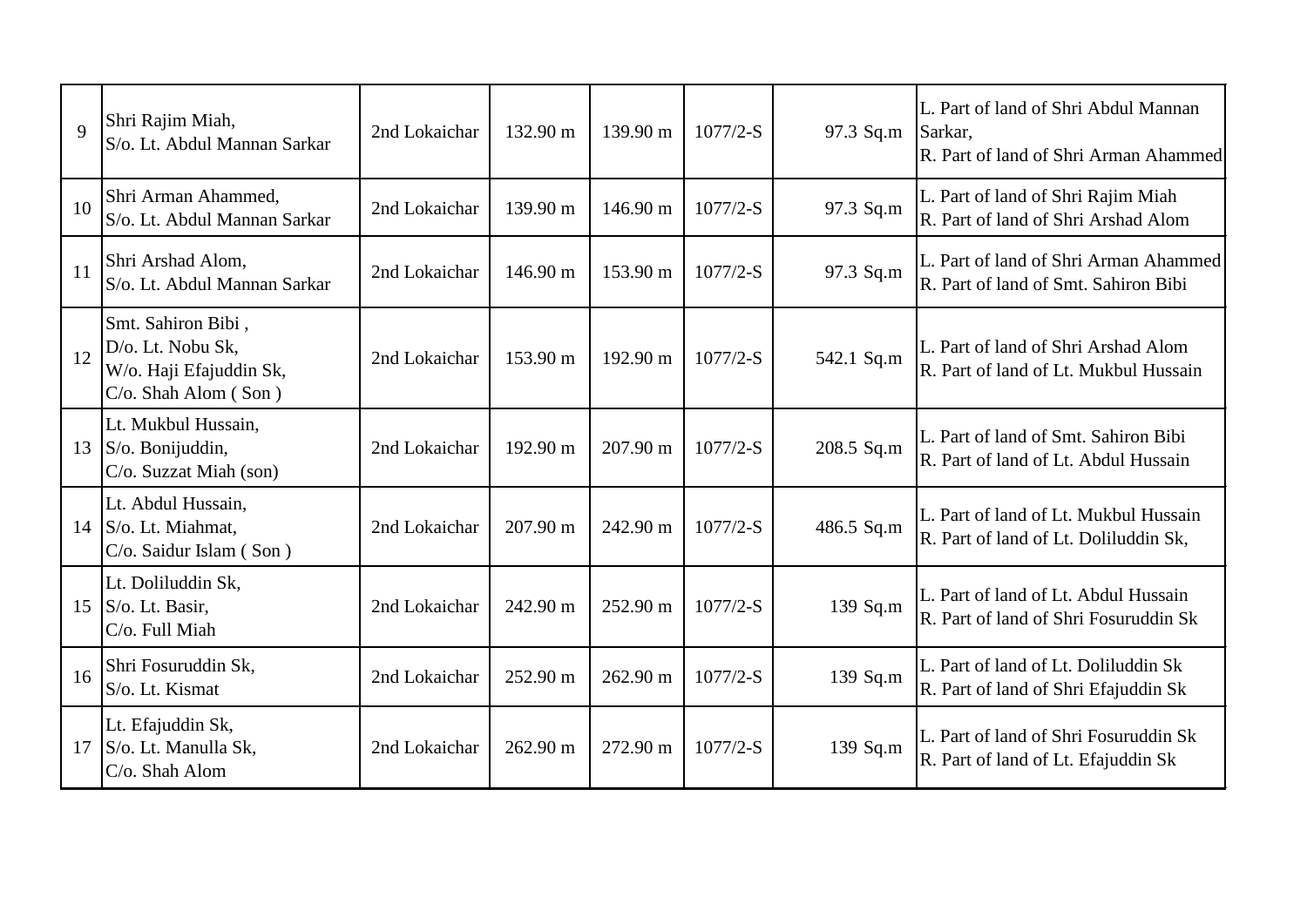|    | Lt. Efajuddin Sk,<br>18 S/o. Lt. Manulla Sk,<br>C/o. Shah Alom (Son)       | 2nd Lokaichar | 272.90 m           | 302.60 m           | $1077/2-S$ | 412.83 Sq.m  | L. Part of land of Lt. Efajuddin Sk,<br>R. Part of land of Lt. Bonijuddin Sk               |
|----|----------------------------------------------------------------------------|---------------|--------------------|--------------------|------------|--------------|--------------------------------------------------------------------------------------------|
| 19 | Lt. Bonijuddin Sk,<br>S/o. Lt. Manulla Sk,<br>C/o. Mojibor Rahman (Son)    | 2nd Lokaichar | $302.60 \text{ m}$ | $397.90 \text{ m}$ | $1077/4-S$ | 1324.67 Sq.m | L. Part of land of Lt. Efajuddin Sk<br>R. Part of land of Smt. Suraya K.<br>Sangma         |
| 20 | Smt. Suraya K. Sangma,<br>D/o. Lt. Ajansing Marak,<br>W/o. Danny Ch. Marak | 2nd Lokaichar | 397.90 m           | 435.76 m           | $1077/4-S$ | 526 Sq.m     | L. Part of land of Lt. Bonijuddin Sk,<br>R. Part of land of Smt. Liona K.<br>Sangma        |
| 21 | Smt. Liona K. Sangma,<br>D/o. Shri Danny Ch. Marak                         | 2nd Lokaichar | 435.76 m           | $473.62 \text{ m}$ | $1077/6-S$ | 526 Sq.m     | L. Part of land of Smt. Suraya K.<br>Sangma<br>R. Part of land of Smt. Yasmin K.<br>Sangma |
| 22 | Smt. Yasmin K. Sangma,<br>D/o. Shri Danny Ch. Marak                        | 2nd Lokaichar | 473.62 m           | 511.48 m           | $1077/6-S$ | 526 Sq.m     | L. Part of land of Smt. Liona K. Sangma<br>R. Part of land of Shri Fosuruddin Sk           |
| 23 | Shri Fosuruddin Sk,<br>S/o. Lt. Kismat Sk                                  | 2nd Lokaichar | 511.48 m           | 550.28 m           | $1077/6-S$ | 539.32 Sq.m  | L. Part of land of Smt. Yasmin K.<br>Sangma<br>R. Part of land of Lt. Efajuddin Sk         |
| 24 | Lt. Efajuddin Sk,<br>S/o. Lt. Manulla Sk,<br>$C/O$ . Shah Alom (Son)       | 2nd Lokaichar | 550.28 m           | 598.60 m           | $1077/6-S$ | 653.3 Sq.m   | L. Part of land of Shri Fosuruddin Sk<br>R. Nogorpara Aking land                           |
|    |                                                                            | <b>Total</b>  |                    | 598.60 m           |            | 8299.33 Sq.m |                                                                                            |

Deputy Commissioner, South West Garo Hills, Ampati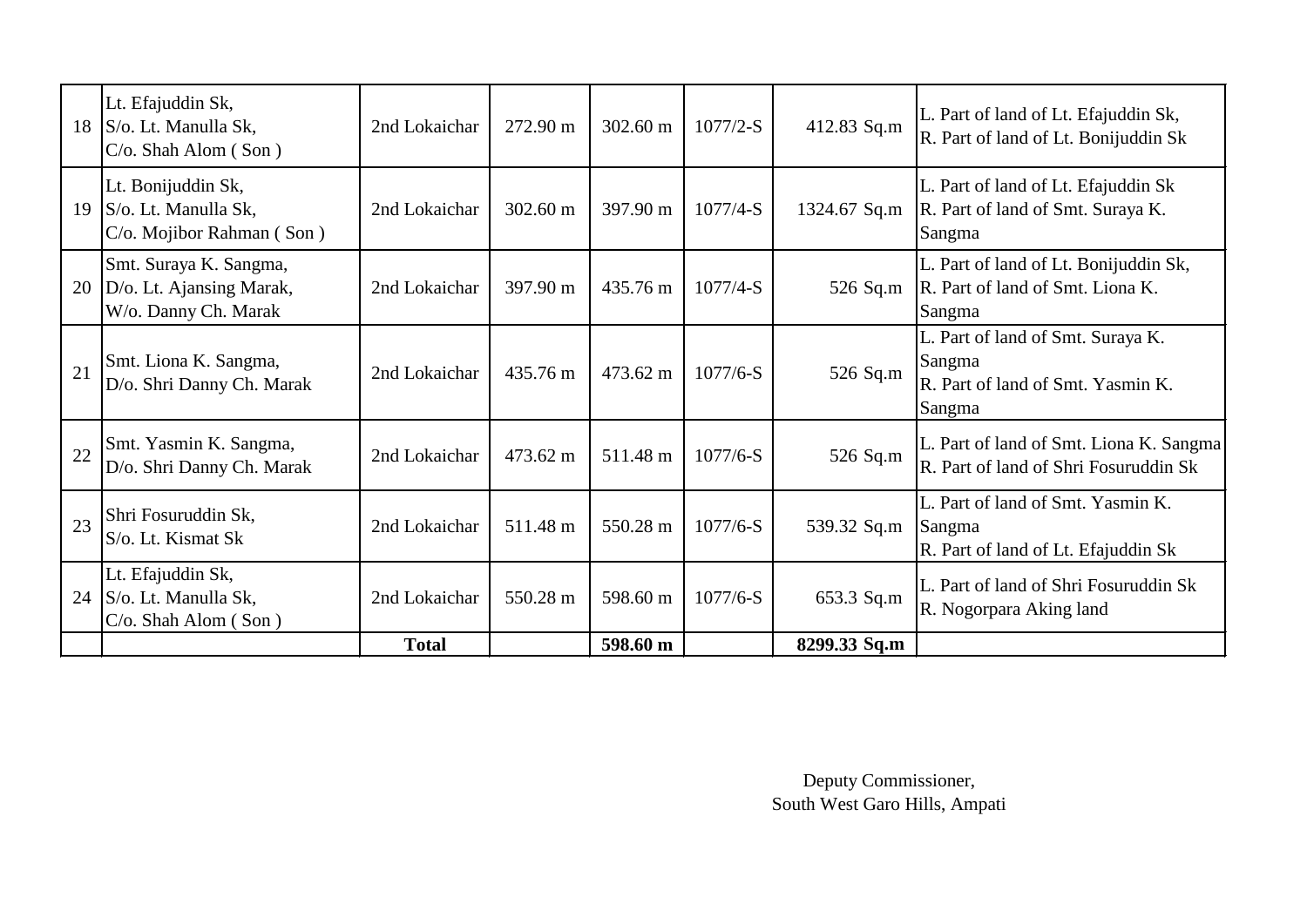## **Statement showing the land to be acquired for construction of Indo-Bangla Border fencing at Balurghat (Hatibel) under South West Garo Hills.**

| SI.            | <b>Name of the Owner</b>                                                               | <b>Village</b> |                 | Chainage in metre |            | Area in        | <b>Boundary of land</b>                                                           |
|----------------|----------------------------------------------------------------------------------------|----------------|-----------------|-------------------|------------|----------------|-----------------------------------------------------------------------------------|
| No.            |                                                                                        |                | From            | To                |            | Sq.m<br>Bigha/ |                                                                                   |
| $\mathbf{1}$   | Lt. Chotin Sangma<br>S/O Lt. Gonsing Marak<br>C/o. Shri Robison Sangma<br>(son in law) | Balurghat      | 00 <sub>m</sub> | 44.70 m           | $1072/9-T$ | 624 Sq.m       | L. Balurghat Stream<br>R. Part of land of Smt. Hemolla Sangma                     |
| $\overline{2}$ | Smt. Hemolla Sangma,<br>D/o. Lt. Seha Sangma,<br>W/O Nikhil Marak                      | Balurghat      | 44.70 m         | 86.70 m           | $1072/9-T$ | 586.32 Sq.m    | L. Part of land of Lt. Chotin Sangma,<br>R. Part of land of Lt. Kilowa Marak      |
| $\overline{3}$ | Lt. Kilowa Marak,<br>S/O Lt. Sekiwa Sangma<br>C/o. Grether Sangma<br>(grand son)       | Balurghat      | 86.70 m         | 122.90 m          | 1072/9-T   | 505 Sq.m       | L. Part of land of Smt. Hemolla Sangma,<br>R. Part of land of Lt. Jatindra Sangma |
| $\overline{4}$ | Lt. Jatindra Sangma<br>S/O Lt. Kilowa Marak<br>C/o. Grether Sangma (<br>grand son)     | Balurghat      | 122.90 m        | 162.20 m          | $1072/9-T$ | 548 Sq.m       | L. Part of land of Lt. Kilowa Marak,<br>R. Part of land of Lt. Gani Sangma        |
| 5              | Lt. Gani Sangma<br>S/o. Lt. Cholet marak<br>C/o. Jobitha Sangma<br>(niece)             | Balurghat      | 162.20 m        | 216.20 m          | $1072/9-T$ | 753.84 Sq.m    | L. Part of land of Lt. Jatindra Sangma,<br>R. Part of land of Lt. Somet Sangma    |
| 6              | Lt. Somet Sangma<br>S/O Lt. Tularan<br>C/o. Grether Sangma<br>(Grandson)               | Balurghat      | 216.20 m        | 264.20 m          | $1072/9-T$ | 590.4 Sq.m     | L. Part of land of Lt. Gani Sangma<br>R. Part of land of Smt. Sembai Sangma       |
| $\overline{7}$ | Smt Sembai Sangma<br>D/O Lt. Susendra Marak                                            | Balurghat      | 264.20 m        | 317.13 m          | 1072/9-T   | 651.04 Sq.m    | L. Part of land of Lt. Somet Sangma,<br>R. Part of land of Jenoram Sangma         |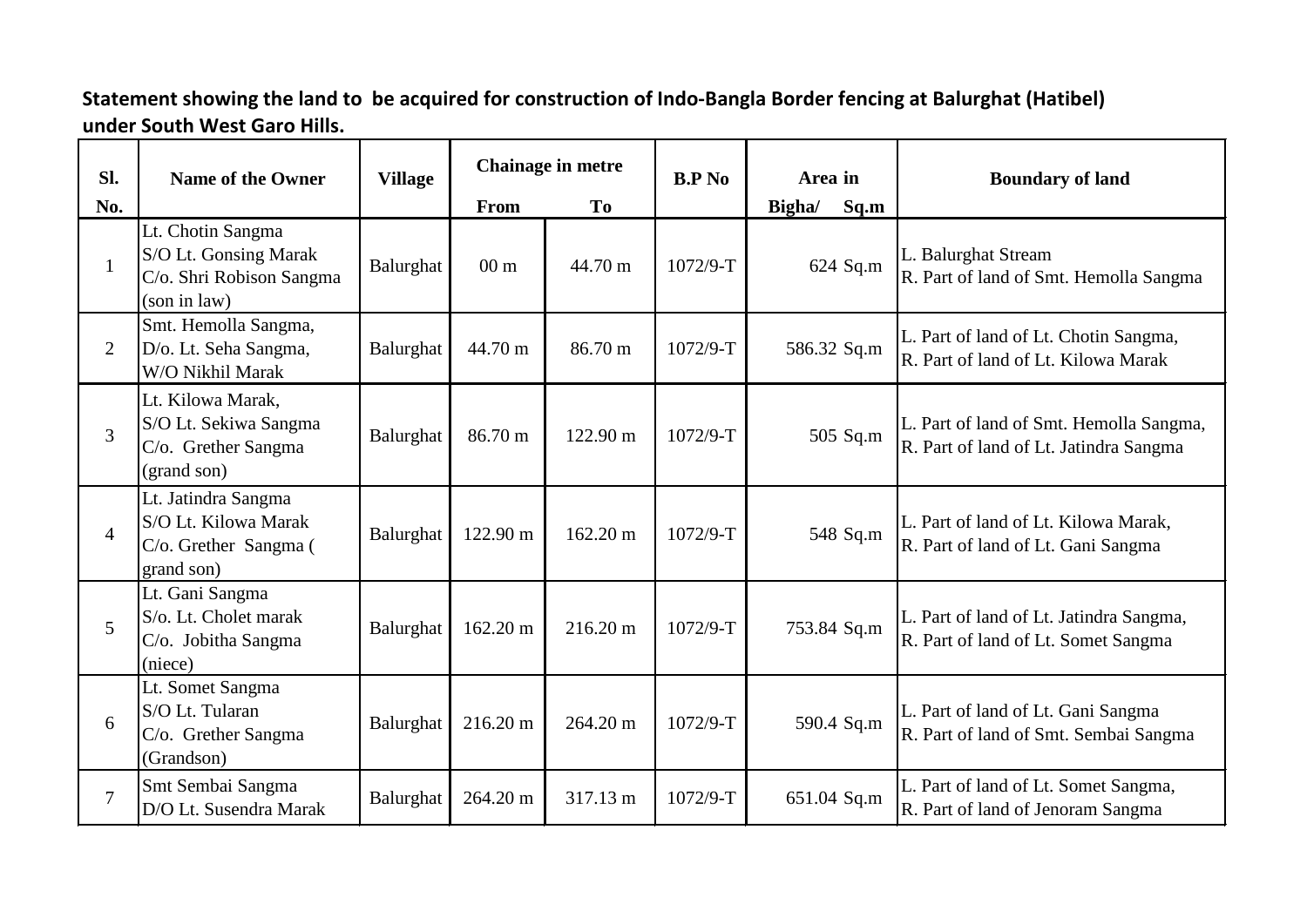| 8  | 1. Jenoram A. Sangma,<br>2. Tasmit Ch. Marak,<br>3. Croelmon Ch. Marak,<br>4. Tachera Ch. Marak,<br>5. Betsida A. Sangma,<br>6. Jacquiline A. Sangma,<br>7. Sagar Hajong,<br>8. Winbath Sangma,<br>9. Ephram Ch. Sangma.<br>(to be divided among them) | Balurghat | 317.13 m | 321.20 m | 1072/9-T   | 50.06 Sq.m  | L. Part of land of Sembai Sangma,<br>R. Part of land of Sanjo M. Sangma              |
|----|--------------------------------------------------------------------------------------------------------------------------------------------------------------------------------------------------------------------------------------------------------|-----------|----------|----------|------------|-------------|--------------------------------------------------------------------------------------|
| 9  | Smt Sanjo M. Sangma,<br>D/o. Lt. Donjing Marak,<br>W/O Amosh Sangma                                                                                                                                                                                    | Balurghat | 321.20 m | 360.15 m | $1072/9-T$ | 479 Sq.m    | L. Part of land of Jenoram Sangma<br>R. Part of land of Shri Dubaraj Marak           |
| 10 | Shri Dubaraj Marak,<br>S/o. Lt. Rugu Sangma,<br>C/o. Orbitdro Marak (Son-<br>in-Law)                                                                                                                                                                   | Balurghat | 360.15 m | 399.10 m | $1072/9-T$ | 479 Sq.m    | L. Part of land of Smt. Sanjo M. Sangma<br>R. Part of land of Smt. Sanjo Sangma      |
| 11 | Smt Sanjo Sangma<br>D/O Lt. Donjing Marak                                                                                                                                                                                                              | Balurghat | 399.10 m | 498.10 m | $1072/9-T$ | 1217.7 Sq.m | L. Part of land of Shri Dubaraj Marak<br>R. Part of land of Smt. Jekonish Sangma     |
| 12 | Smt Jekonish Sangma,<br>D/o. Norendro Marak,<br>W/O Arjun Marak                                                                                                                                                                                        | Balurghat | 498.10 m | 555.10 m | 1072/9-T   | 701.1 Sq.m  | L. Part of land of Smt. Sanjo Sangma<br>R. Part of land of Smt. Sanjo Sangma         |
| 13 | Smt. Sanjo Sangma<br>D/O Lt. Donjing Marak                                                                                                                                                                                                             | Balurghat | 555.10 m | 621.60 m | 1072/9-T   | 817.95 Sq.m | L. Part of land of Smt. Jekonish Sangma<br>R. Part of land of Smt. Somothi Marak     |
| 14 | Smt Somothi Marak<br>D/O Lt. Nohil Sangma,<br>W/o. Subhash Sangma                                                                                                                                                                                      | Balurghat | 621.60 m | 711.60 m | 1072/9-T   | 1107 Sq.m   | L. Part of land of Smt. Sanjo Sangma<br>R. Part of land of Shri Subhash M.<br>Sangma |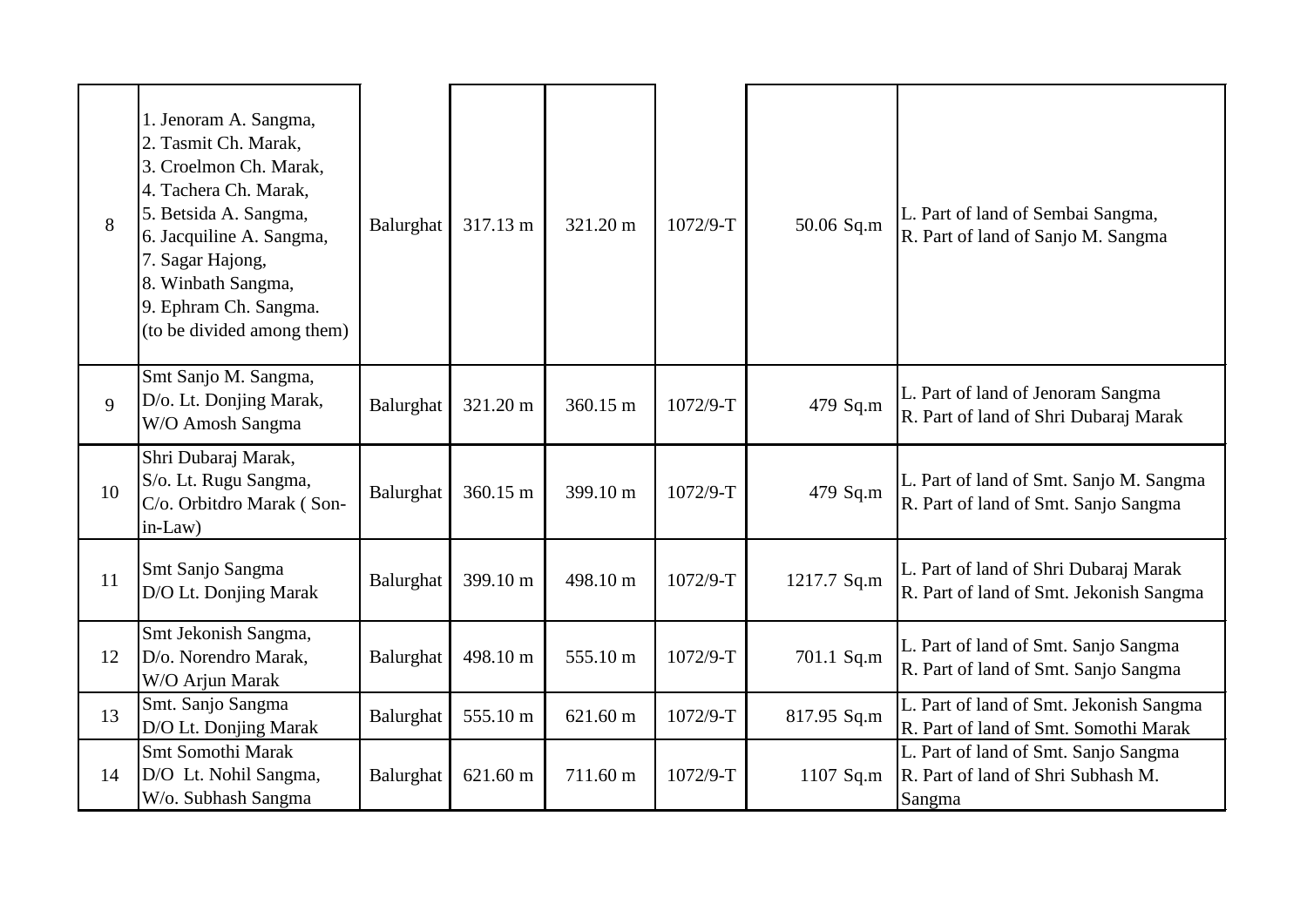| 15 | Shri Subhash M. Sangma,<br>S/o. Lt. Norendro Marak,<br>Nokma (Hatibel)                | Balurghat | 711.60 m  | 726.60 m  | $1072/9-T$ | 184.5 Sq.m  | L. Part of land of Smt. Somothi Marak,<br>R. Part of land of Shri Ayab Ali Sk,                                |
|----|---------------------------------------------------------------------------------------|-----------|-----------|-----------|------------|-------------|---------------------------------------------------------------------------------------------------------------|
| 16 | Smt Chelina K. Marak,<br>D/o. Shri Beta Sangma<br>W/o Perison Sangma                  | Balurghat | 726.60 m  | 799 m     | $1072/9-T$ | 890.52 Sq.m | L. Part of land of Shri Subhash M. Sangma<br>R. Part of land of Smt. Renubala Sangma                          |
| 17 | Smt. Renubala Sangma<br>D/O Shri Amosh Sangma                                         | Balurghat | 799 m     | 993 m     | 1072/9-T   | 2386.2 Sq.m | L. Part of land of Smt. Chelina K. Marak<br>R. Part of land of Shri Subhash M.<br>Sangma                      |
| 18 | Shri Subhash M. Sangma,<br>S/o. Lt. Norendro Marak,<br>Nokma (Hatibel)                | Balurghat | 993 m     | 1188 m    | 1074/21T   | 2398.5 Sq.m | L. Part of land of Smt. Renubala Sangma<br>R. Part of land of Lt. Masamet Moriam<br><b>Nesa</b>               |
| 19 | Lt. Masamet Moriam Nesa<br>D/o. Lt. Sikander Ali,<br>W/O Absaruddin<br>C/o. Aisa Bewa | Balurghat | 1188 m    | 1281 m    | 1074/23T   | 1143.9 Sq.m | L. Part of land of Shri Subhash M. Sangma<br>R. Part of land of Shri Abdul Motleb<br><b>Sarkar</b>            |
| 20 | Shri Abdul Motleb Sarkar<br>S/O Lt. Joshimuddin Sarkar                                | Balurghat | 1281 m    | 1444.50 m | 1074/24T   | 2011 Sq.m   | L. Part of land of Lt. Masamet Moriam<br><b>Nesa</b><br>R. Part of land of Shri Abdul Motleb<br><b>Sarkar</b> |
| 21 | Shri Abdul Motleb Sarkar<br>S/O Lt. Joshimuddin Sarkar                                | Balurghat | 1444.50 m | 1479.20 m | 1074/24T   | 426.81 Sq.m | L. Part of land of Shri Motleb Sarkar<br>R. Part of land of Shri Dilmohammad<br><b>Sarkar</b>                 |
| 22 | Shri Dil Mohammad Sarker<br>S/O Lt. Joshimuddin Sarkar                                | Balurghat | 1479.20 m | 1515.60 m | 1074/24T   | 447.72 Sq.m | L. Part of land of Shri Abdul Motleb<br>Sarkar<br>R. Part of land of Abul Hussain Sarkar                      |